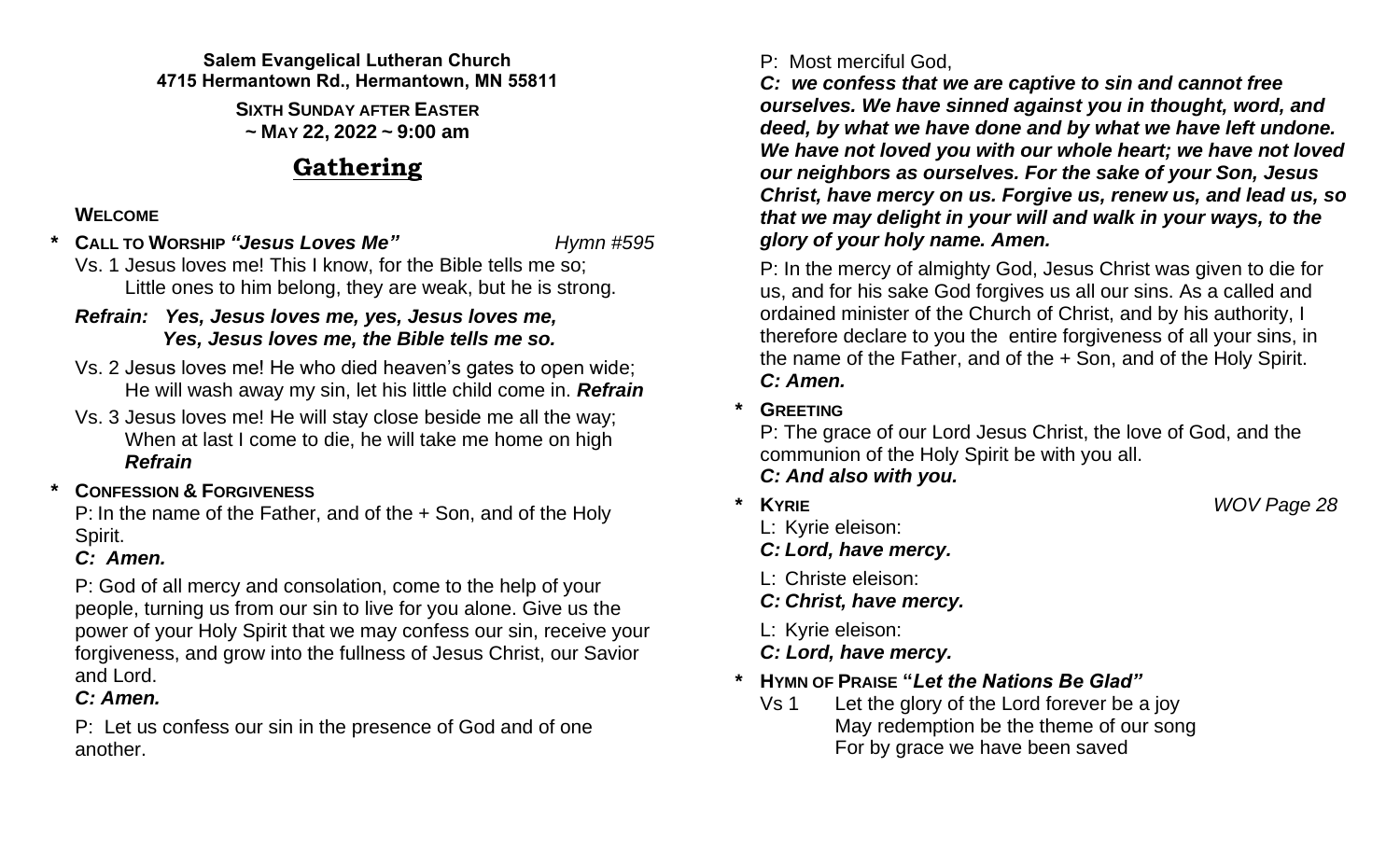And by grace we shall proclaim To the corners of the earth that Christ has come

*Chorus: Let the nations be glad, let the people rejoice For salvation belongs to our God Let the whole earth be filled with the praises of the Lord For salvation belongs to our God*

*Let the nations be glad*

- Vs 2 Through the ages gone before Through the trial and the sword Many saints and martyrs conquered though they died Still we're holding out the cross Crossing ocean suffering loss Shall endure all things to win the crown of life
- *Chorus: Let the nations be glad, let the people rejoice For salvation belongs to our God Let the whole earth be filled with the praises of the Lord*

*For salvation belongs to our God Let the nations be glad*

- Vs 3 As your holy church goes forth, in the Holy Spirit's power With the glories of the Gospel to explain Now we pray Your kingdom come And we pray Your will be done For the honor and the glory of Your name
- *Chorus: Let the nations be glad, let the people rejoice For salvation belongs to our God Let the whole earth be filled with the praises of the Lord*

*For salvation belongs to our God*

*Let the nations be glad, let the people rejoice For salvation belongs to our God Let the whole earth be filled with the praises of the Lord For salvation belongs to our God*

## **\* PRAYER OF THE DAY**

L: Bountiful God,

*C: you gather your people into your realm, and you promise us food from your tree of life. Nourish us with your word, that empowered by your Spirit we may love one another and the world you have made, through Jesus Christ, our Savior and Lord, who lives and reigns with you and the Holy Spirit, one God, now and forever. Amen.*

**CHILDREN'S SERMON**

**SPECIAL MUSIC** *"Joshua Fought the Battle of Jericho"* 

*Clara Forsell*

## **THE WORD**

## **FIRST LESSON: Acts 16:9-15**

<sup>9</sup> During the night, Paul had a vision of someone from Macedonia who was standing there and begging him, "Come over to Macedonia and help us!" <sup>10</sup> After Paul had seen the vision, we began looking for a way to go to Macedonia. We were sure that God had called us to preach the good news there.

<sup>11</sup> We sailed straight from Troas to Samothrace, and the next day we arrived in Neapolis. <sup>12</sup> From there we went to Philippi, which is a Roman colony in the first district of Macedonia.

We spent several days in Philippi. <sup>13</sup> Then on the Sabbath we went outside the city gate to a place by the river, where we thought there would be a Jewish meeting place for prayer. We sat down and talked with the women who came. <sup>14</sup> One of them was Lydia, who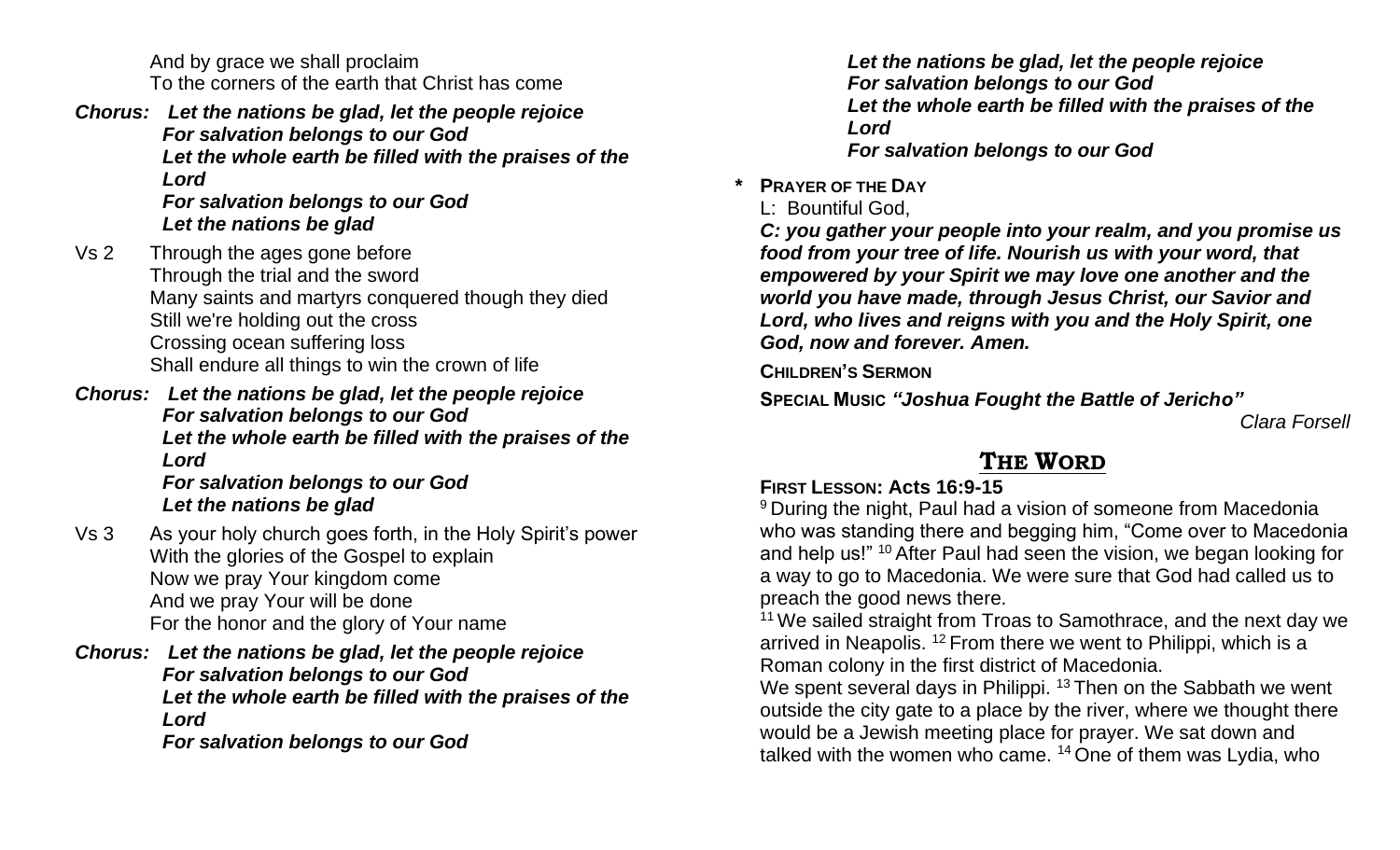was from the city of Thyatira and sold expensive purple cloth. She was a worshiper of the Lord God, and he made her willing to accept what Paul was saying. <sup>15</sup> Then after she and her family were baptized, she kept on begging us, "If you think I really do have faith in the Lord, come stay in my home." Finally, we accepted her invitation. Word of God, word of life. *Thanks be to God.*

## **SPECIAL MUSIC "Here I Am to Worship" Ruth Worden**

**Psalm 67** *Please read responsively*

<sup>1</sup> Our God, be kind and bless us! Be pleased and smile.

**<sup>2</sup> Then everyone on earth will learn to follow you, and all nations will see your power to save us.**

<sup>3</sup> Make everyone praise you and shout your praises.

**<sup>4</sup> Let the nations celebrate with joyful songs, because you judge fairly and guide all nations.**

<sup>5</sup> Make everyone praise you, God, and shout your praises.

**<sup>6</sup> Our God has blessed the earth with a wonderful harvest!**

<sup>7</sup> Pray for his blessings to continue and for everyone on earth to worship our God.

- **\* GOSPEL ACCLAMATION** *"Halle, Halle, Hallelujah" Hymn #172* Halle, halle, hallelujah. Halle, halle, hallelujah. Halle, halle, hallelujah. Hallelujah. Hallelujah.
- **\* GOSPEL: John 14:23-29**

P: The holy gospel according to John.

- *C: Glory to you, O Lord.*
- **\* John 14:23-29**

 $23$  Jesus replied: If anyone loves me, they will obey me. Then my Father will love them, and we will come to them and live in them.  $24$  But anyone who doesn't love me, won't obey me. What they have heard me say doesn't really come from me, but from the Father who sent me. <sup>25</sup> I have told you these things while I am still with you.

 $26$  But the Holy Spirit will come and help you, because the Father will send the Spirit to take my place. The Spirit will teach you everything and will remind you of what I said while I was with you.

 $27$  I give you peace, the kind of peace only I can give. It isn't like the peace this world can give. So don't be worried or afraid.

 $28$  You have already heard me say I am going and I will also come back to you. If you really love me, you should be glad I am going back to the Father, because he is greater than I am.

 $29$  I am telling you this before I leave, so when it does happen, you will have faith in me. The Gospel of our Lord. *Praise to you, Christ.*

### **SERMON**

## **SERMON SONG** *"God Be with You Till We Meet Again" Hymn #536*

Vs. 1 God be with you till we meet again;

by good counsels guide, uphold you, with a shepherd's care enfold you: God be with you till we meet again.

## *Refrain: Till we meet, till we meet,*

*till we meet at Jesus' feet; till we meet, till we meet, God be with you till we meet again.*

Vs. 2 God be with you till we meet again; holy wings securely hide you, daily manna still provide you; God be with you till we meet again. *[Refrain]*

*Refrain: Till we meet, till we meet, till we meet at Jesus' feet; till we meet, till we meet, God be with you till we meet again.* 

Vs. 3 God be with you till we meet again; when life's perils thick confound you,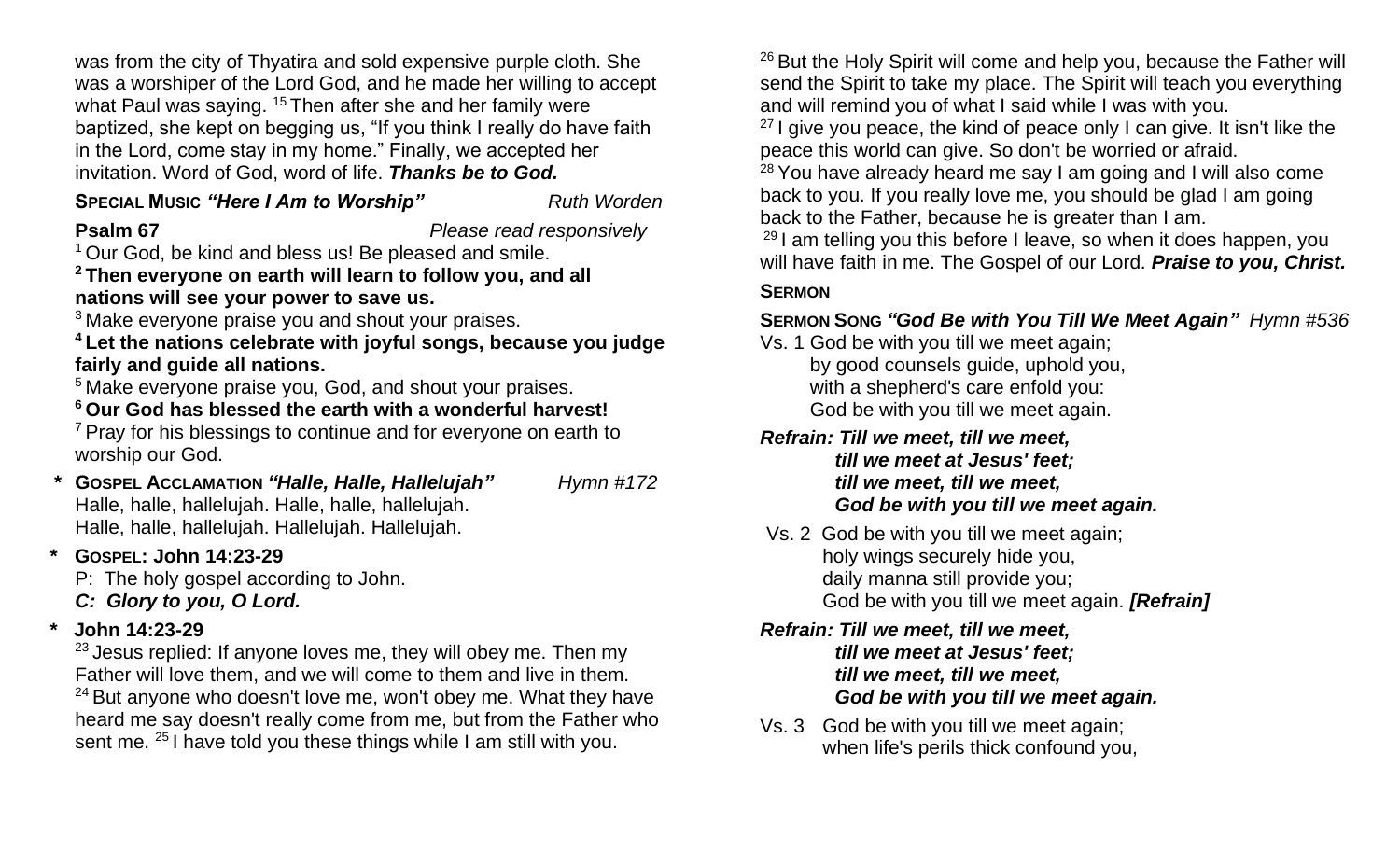put unfailing arms around you; God be with you till we meet again. *[Refrain]*

## **APOSTLES' CREED**

I believe in God, the Father almighty, creator of heaven and earth. I believe in Jesus Christ, God's only Son, our Lord, who was conceived by the Holy Spirit, born of the virgin Mary, suffered under Pontius Pilate, was crucified, died, and was

buried; he descended to the dead.\*

On the third day he rose again; he ascended into heaven,

he is seated at the right hand of the Father,

and he will come to judge the living and the dead.

I believe in the Holy Spirit, the holy catholic church, the communion of saints, the forgiveness of sins, the resurrection of the body, and the life everlasting. Amen.

## **PRAYERS OF THE PEOPLE**

- L: God, in your mercy,
- *C: hear our prayer.*

## **NOISY OFFERING**

**\* OFFERING** *"Give Thanks"*

Give thanks with a grateful heart, give thanks to the Holy One; Give thanks because he's given Jesus Christ, His Son. (Repeat)

And now let the weak say, "I am strong;"

Let the poor say, "I am rich," because of what the Lord has done for us. (Repeat)

Give thanks! Give thanks!

## **\* OFFERING PRAYER**

*C: God of all creation, all you have made is good, and your love endures forever. You bring forth bread from the earth and fruit from the vine. Nourish us with these gifts, that we might be for* 

*the world signs of your gracious presence in Jesus Christ, our Savior and Lord. Amen.*

## **THE MEAL**

- **\* GREAT THANKSGIVING** 
	- P: The Lord be with you.
	- *C: And also with you.*
	- P: Lift up your hearts.
	- *C: We lift them to the Lord.*
	- P: Let us give thanks to the Lord our God.
	- *C: It is right to give our thanks and praise.*
- **\* COMMUNION PRAYER AND WORDS OF INSTITUTION**
- **\* LORD'S PRAYER**

*Our Father, who art in heaven, hallowed be thy name, thy kingdom come, thy will be done, on earth as it is in heaven. Give us this day our daily bread; and forgive us our trespasses, as we forgive those who trespass against us; and lead us not into temptation, but deliver us from evil. For thine is the kingdom, and the power, and the glory, forever and ever. Amen.*

## *"Lamb of God" vs. 1 Hymn #336*

Your only son, no sin to hide, but you have Sent him from your side to walk upon this guilty

Sod and to become the Lamb of God.

O Lamb of God, sweet Lamb of God, I love the holy Lamb of God. Oh wash me in your precious blood, my Jesus Christ the Lamb of God.

## **COMMUNION DISTRIBUTION**

**SPECIAL MUSIC** *"Jesus, Name Above All Names" Ruth Worden*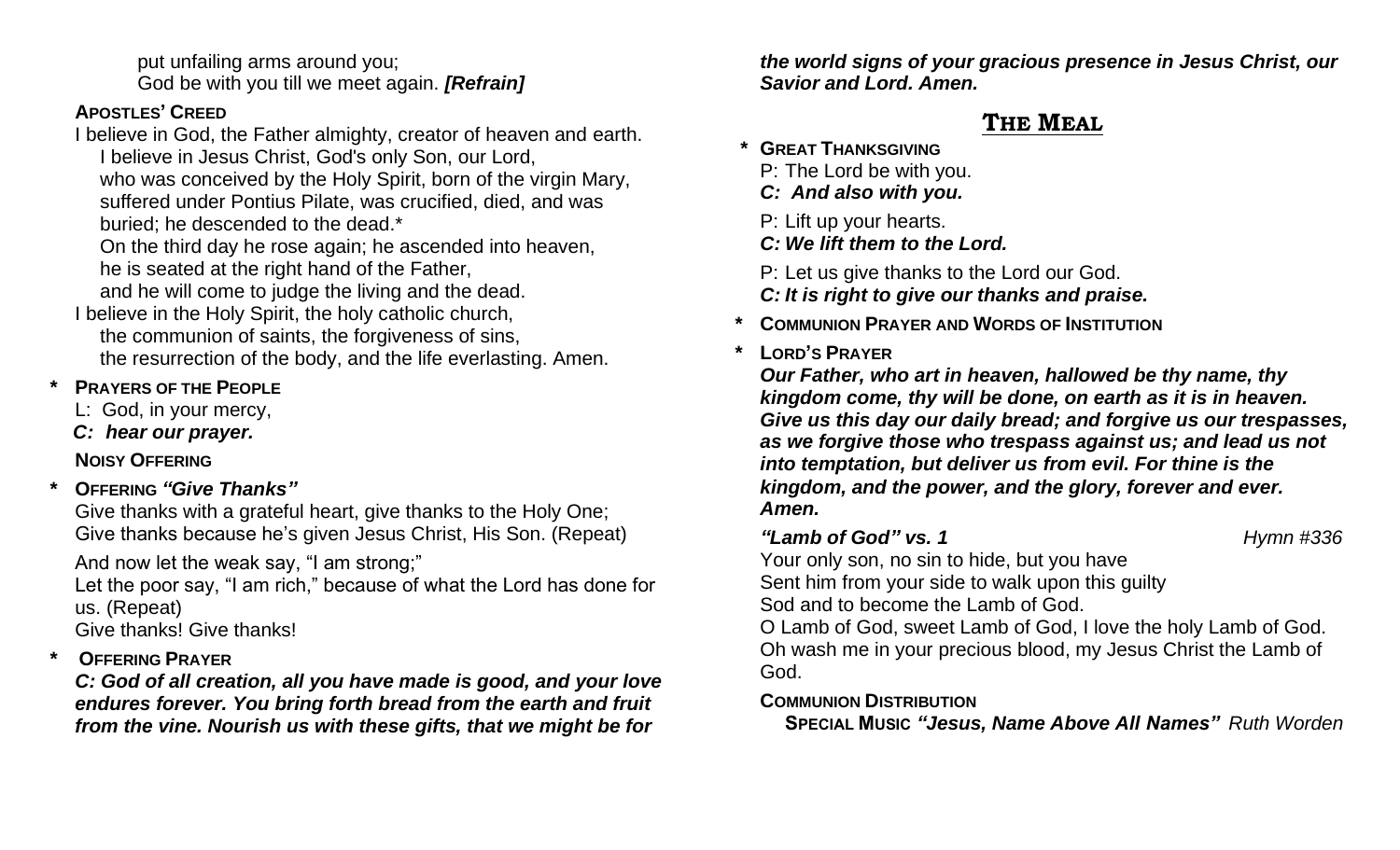## *"God is so Good" He Will Hold Me Fast*

- Vs. 1 God is so good, God is so good, God is so good, He's so good to me!
- Vs. 2 He cares for me, He cares for me, He cares for me, he's so good to me!
- Vs. 3 I love Him so, I love Him so, I love Him so, He's so good to me!
- Vs. 4 I praise His Name, I praise His Name, I praise His Name, He's so good to me!

## *"I'm So Glad Jesus Lifted Me"**Hymn #860*

- Vs. 1 I'm so glad Jesus lifted me. I'm so glad Jesus lifted me. I'm so glad Jesus lifted me, singing glory, hallelujah! Jesus lifted me.
- Vs. 2 Satan had me bound, Jesus lifted me. Satan had me bound, Jesus lifted me. Satan had me bound, Jesus lifted me, singing glory, hallelujah! Jesus lifted me.
- Vs. 3 When I was in trouble, Jesus lifted me. When I was in trouble, Jesus lifted me. When I was in trouble, Jesus lifted me, singing glory, hallelujah! Jesus lifted me.

## **POST COMMUNION BLESSING**

## **PRAYER**

P:Let us pray. Pour out upon us the spirit of your love, O Lord, and unite the wills of those whom you have fed with one heavenly food; through Jesus Christ our Lord.

*C: Amen.*

## **SENDING**

## **CONCLUSION OF CALL**

Pastor Loren Anderson-Bauer, in January 2021, the people of Salem Lutheran Church called you to be our interim pastor to guide us through this time of transition. As you reach your time for retirement, and as Salem moves toward calling a new pastor, we give thanks for the seventeen months of ministry we have shared together.

People of God, members of Salem Lutheran Church, do you release Pastor Loren from service as your pastor?

## **We do, and we give thanks to God for our ministry together.**

Pastor Loren, do you recognize and accept the completion of your ministry with Salem Lutheran Church?

Pastor: I do, and I give thanks to God for our ministry together. Let us pray:

Almighty God, we give you thanks for Pastor Loren's ministry among the people of God in this place. Help Pastor Loren and all of us to live with courage and gladness in the future you give to us. As he has been a blessing to us, give him blessing and rest in his retirement, through Jesus Christ, our Savior and Lord. **Amen.**

Let us all give Pastor Loren a round of applause as we wish him farewell and Godspeed.

## **ANNOUNCEMENTS**

- **\* BENEDICTION**
- *\** **SENDING SONG** *"This Little Light of Mine"* This little Light of mine, I'm gonna let it shine This little Light of mine, I'm gonna let it shine This little Light of mine, I'm gonna let it shine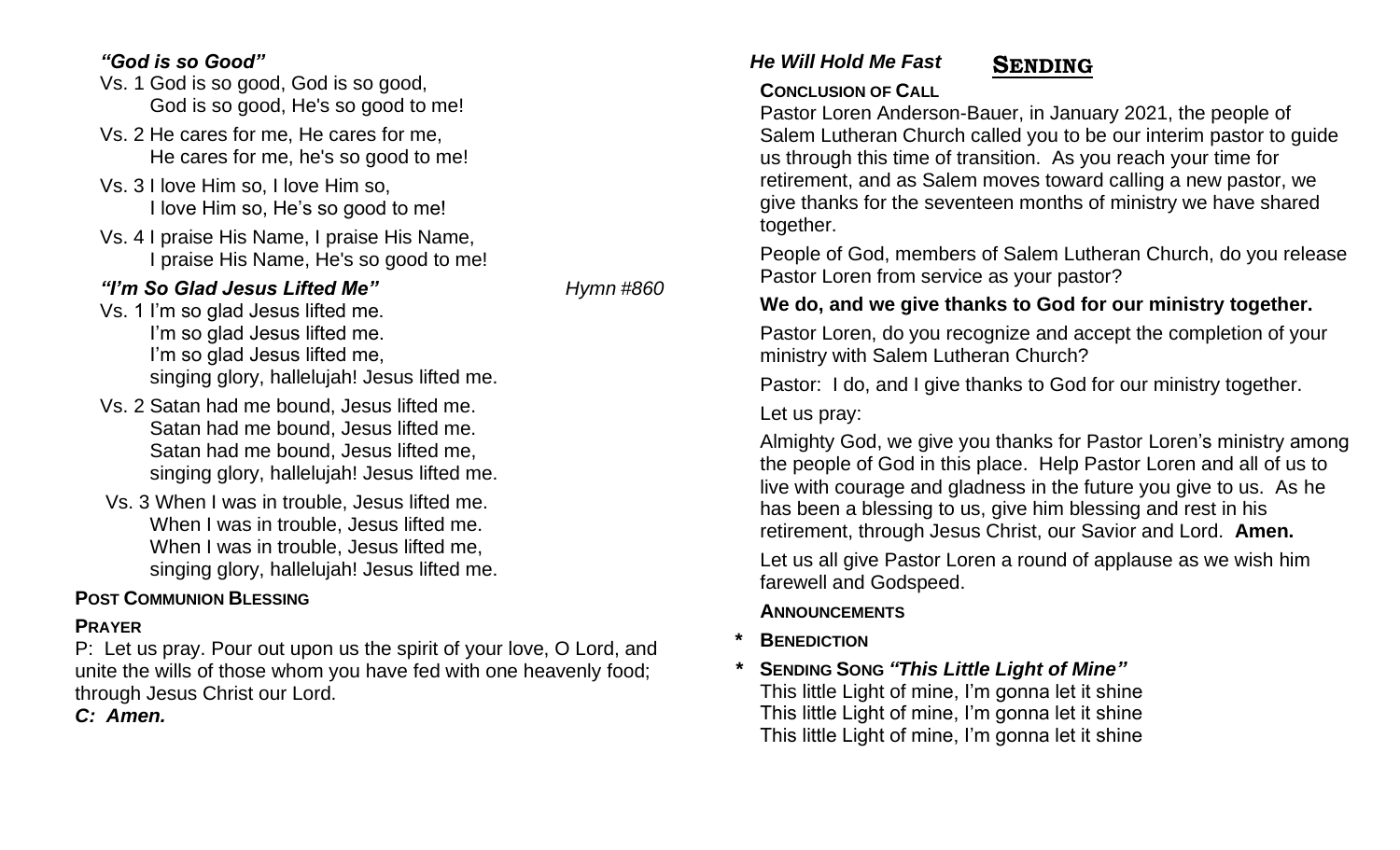Let it shine, let it shine, let it shine.

Hide it under a bushel, NO! I'm gonna let it shine Hide it under a bushel, NO! I'm gonna let it shine. Let it shine, let it shine, let it shine.

Hold it high so all can see I'm gonna let it shine Hold it high so all can see I'm gonna let it shine. Let it shine, let it shine, let it shine.

Don't you try to poof it out I'm gonna let it shine Don't you try to poof it out I'm gonna let it shine. Let it shine, let it shine, let it shine.

This little Light of mine, I'm gonna let it shine This little Light of mine, I'm gonna let it shine This little Light of mine, I'm gonna let it shine Let it shine, let it shine, let it shine.

### **\* DISMISSAL**

L: Go in peace. Share the good news!

## *C: Thanks be to God.*

*\* Please stand if you are able.*

Music and words reprinted under OneLicense.net #A-726216 and CCLI #1242177

*Thank you to the quilters for serving coffee this morning. Summer coffee servers are needed, please sign up on the board in the narthex or let the church office know if you're willing to serve.*

### **JOIN US FOR THE BETHANY CEMETERY ANNUAL MEETING** *When: Monday, May 30, 2022 11:00 AM Where: Bethany Cemetery Chapel, 4938 Hermantown Rd, Hermantown*

The meeting is open to the public and lot owners are encouraged to attend.

# **Salem Evangelical Lutheran Church**



## **Sundays at Salem**

 $\sim$  Worship  $\sim$  9:00 am  $\sim$ 

*Rev. Loren Anderson-Bauer 4715 Hermantown Rd., Hermantown, MN 55811 218-727-1357 Email –* **[salemhermantown@gmail.com](mailto:salemhermantown@gmail.com)** *Web –* **[www.slecduluth.org](http://www.slecduluth.org/)** *Facebook* **– Salem Lutheran Church**

*"Our Mission is to pass on the faith by involving all members of our community in Christ's ministry."*